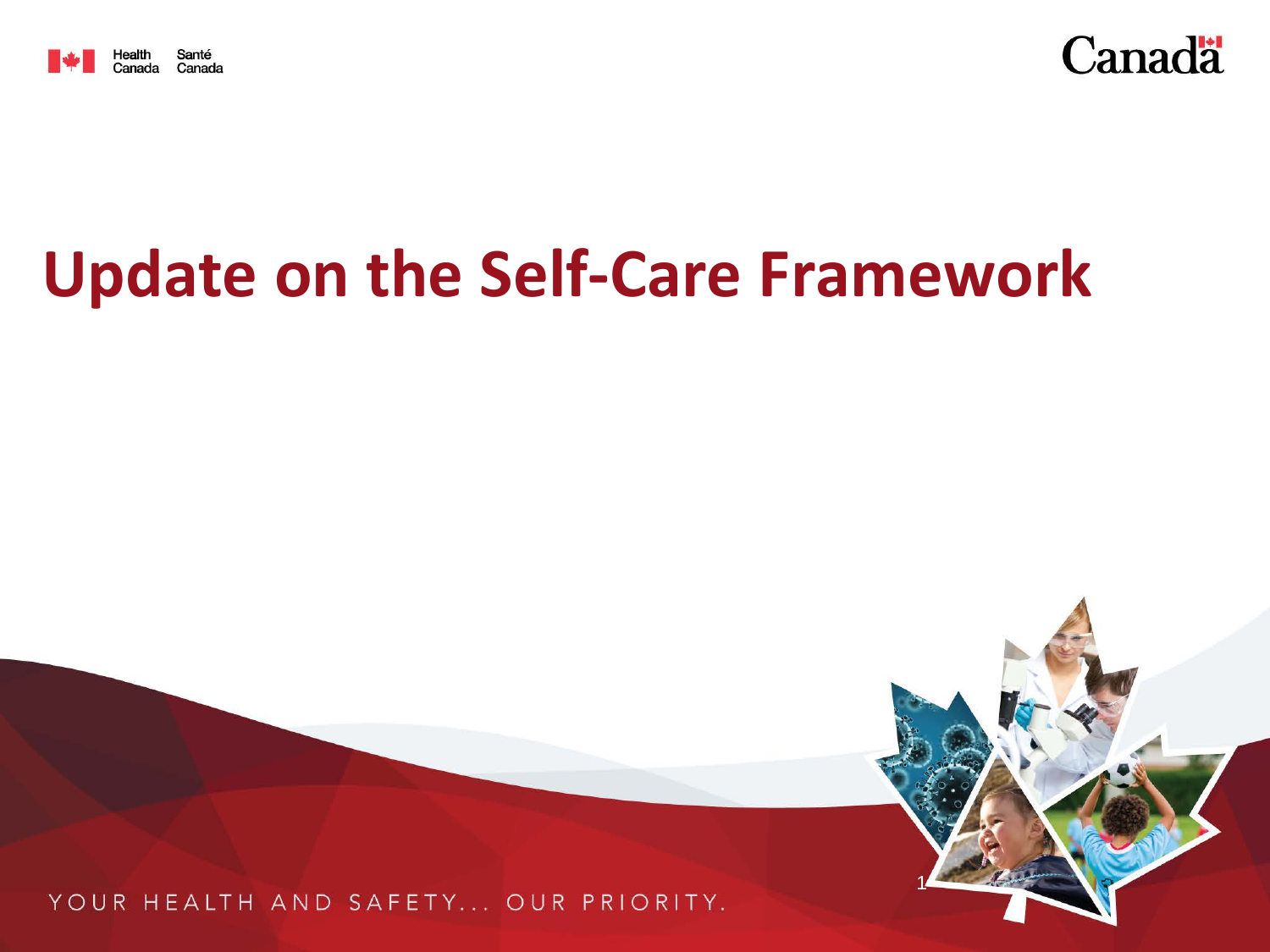#### **Current Regulatory Approach – Case Study: Toothpaste**

| Similar products                                                                  |                                                                                                                                                                                |                                                                                                                                                                                                    |                                                                                                                                                                                                                                                   |
|-----------------------------------------------------------------------------------|--------------------------------------------------------------------------------------------------------------------------------------------------------------------------------|----------------------------------------------------------------------------------------------------------------------------------------------------------------------------------------------------|---------------------------------------------------------------------------------------------------------------------------------------------------------------------------------------------------------------------------------------------------|
| <b>These three</b><br>toothpastes are<br>sold side by<br>side on store<br>shelves | Cosmetic<br>Fresh breath<br>$\Omega$<br>Removes<br>plaque<br>$85$ mL<br>does not have a therapeutic<br>claim                                                                   | <b>Natural Health Product</b><br><b>ANTI-GINGIVITIS AND<br/>NNTI-CAVITY PROTECTION</b><br>Toothpaste<br>has a therapeutic claim and<br>natural ingredient                                          | <b>Non-prescription Drug</b><br>Prevents gingivity<br>TOOTHPAST<br>has a therapeutic claim and<br>synthetic ingredients                                                                                                                           |
| different rules                                                                   |                                                                                                                                                                                |                                                                                                                                                                                                    |                                                                                                                                                                                                                                                   |
| <b>Different</b><br>rules                                                         | No product review<br>$\bullet$<br>No site licence<br>$\bullet$<br>No inspection<br>$\bullet$<br>No cost to industry<br>$\bullet$<br>No adverse reaction reporting<br>$\bullet$ | Expedited product review<br>$\bullet$<br>based on claims<br>Site licence<br>$\bullet$<br>No inspection<br>$\bullet$<br>No cost to industry<br>$\bullet$<br>Adverse reaction reporting<br>$\bullet$ | In-depth product review<br>$\bullet$<br>based on scientific evidence<br><b>Establishment licence</b><br>$\bullet$<br><b>Mandatory inspections</b><br>$\bullet$<br>Cost to industry (up to<br>\$340,000<br>Adverse reaction reporting<br>$\bullet$ |
| <b>Inconsistent</b><br>powers                                                     | No recall authorities<br>$\bullet$<br>Maximum fine is \$5,000<br>$\bullet$                                                                                                     | No recall authorities<br>$\bullet$<br>Maximum fine is \$5,000<br>$\bullet$                                                                                                                         | <b>Recall authorities exist</b><br>$\bullet$<br>Maximum fine is \$5,000,000<br>$\bullet$                                                                                                                                                          |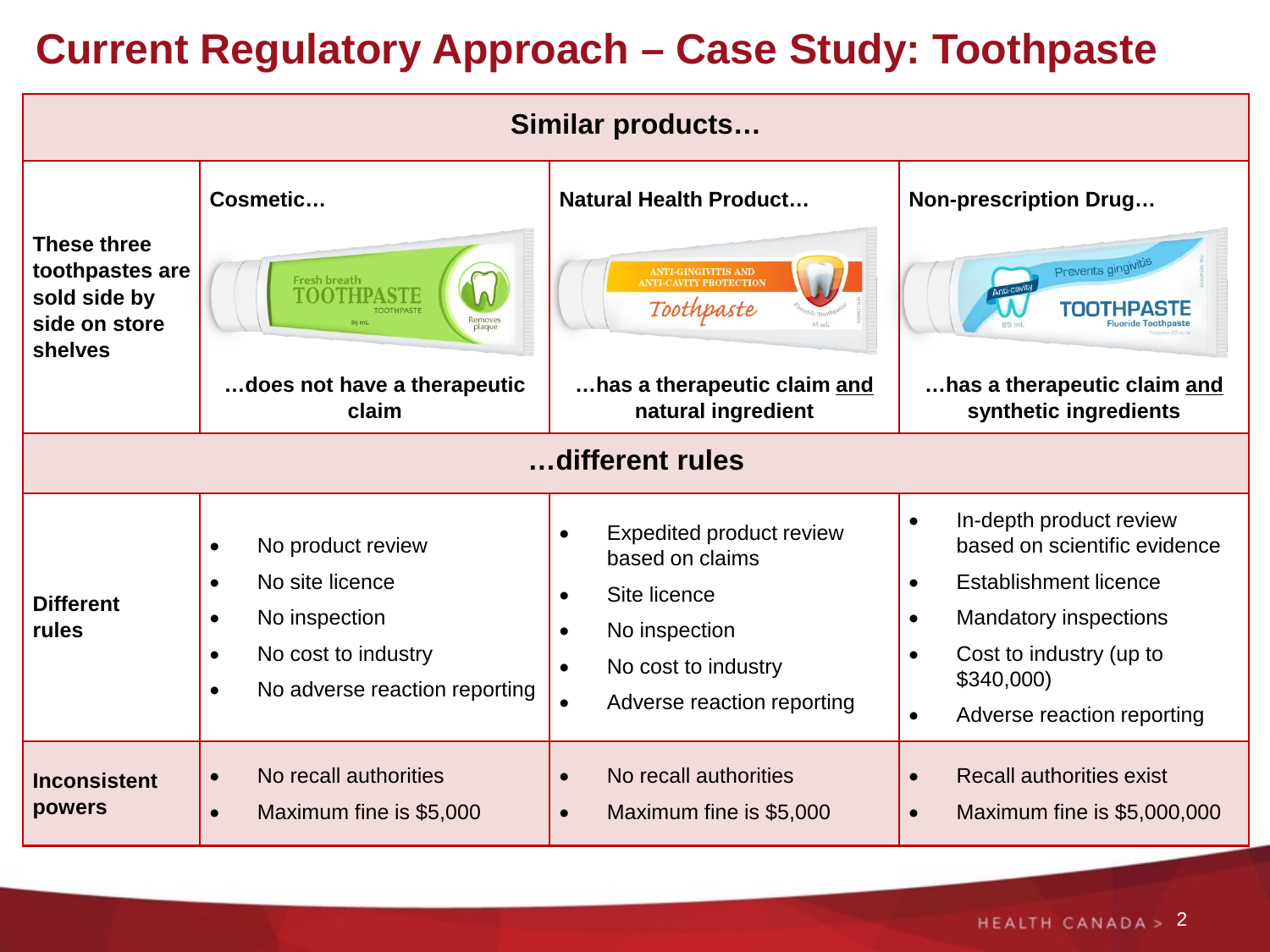#### **Overall Objectives of the Self-Care Framework**

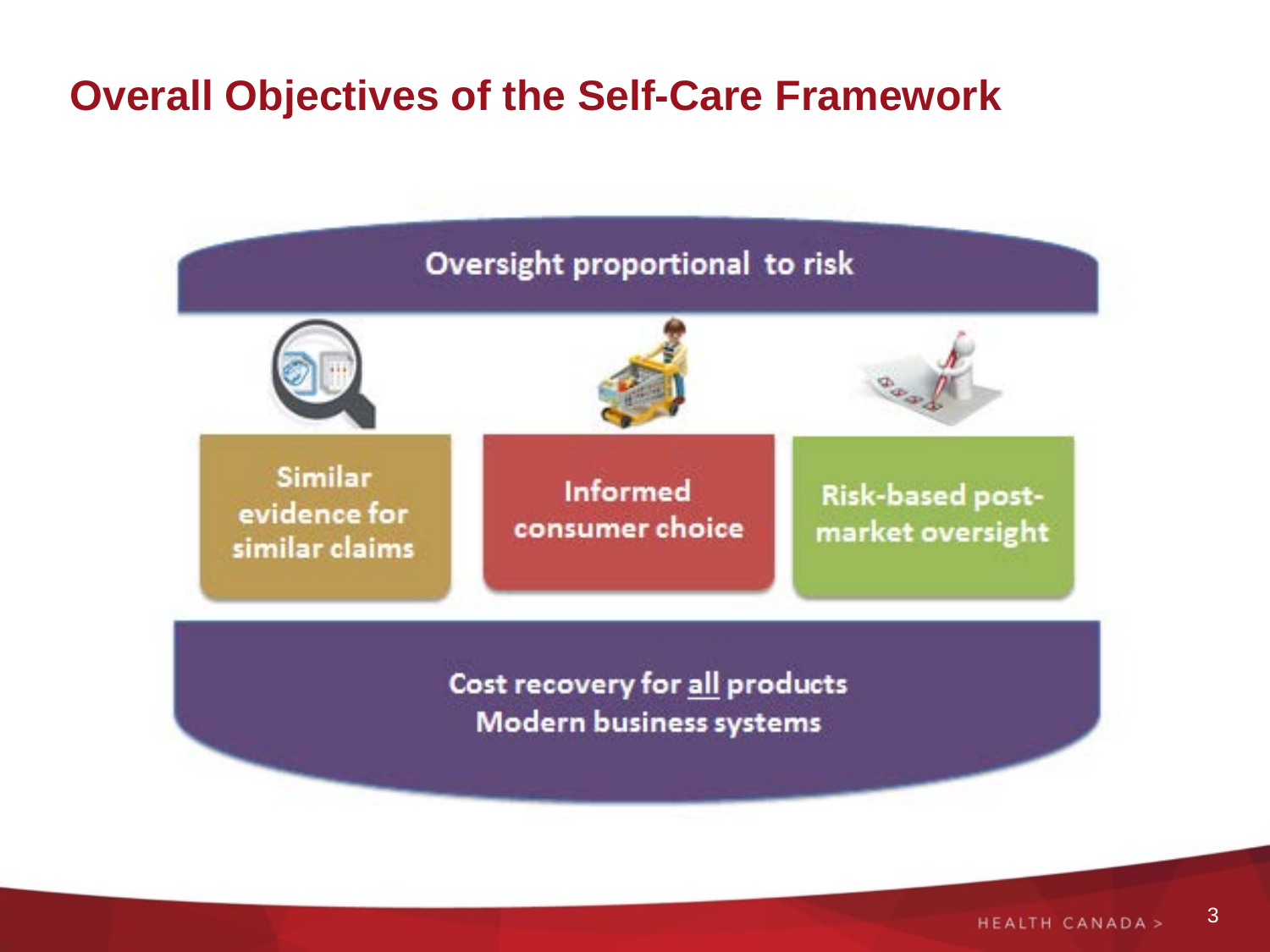#### **Research and Consultations to Date**

**Spring 2016:** Public opinion research conducted with 2,500 Canadians to provide some baseline information on how Canadian consumers perceive and use self-care products

**September - October 2016:** Online consultation conducted, with over 3,500 responses. *What We Heard* report released in March 2017.

**April** - **July 2017:** Online and in-person consultation sessions held across the country

**Fall 2017:** Reviewed input received throughout consultations to inform approach forward

**February 2018:** Announcement of phased approach to implementing self-care framework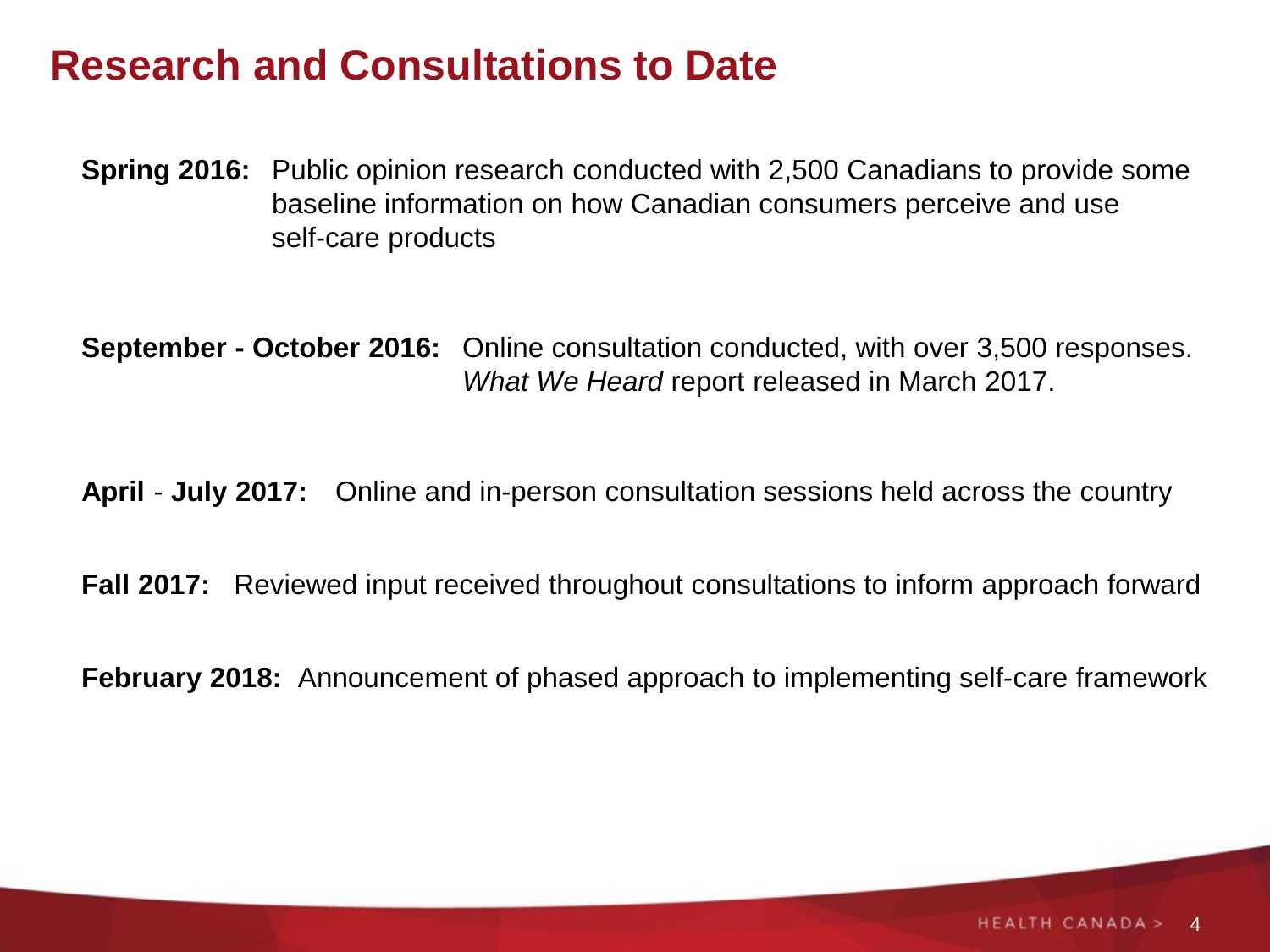#### **Phased Approach**

#### **In February, Health Canada announced a phased approach to updating self-care product regulations**

- **Phase I – Fall 2018:** Introduce, for consultation, targeted amendments to the *Natural Health Products Regulations* to **improve labelling**  of natural health products
- **Phase II – Early 2019:** Introduce, for consultation, targeted amendments to the *Food and Drug Regulations* to introduce a **risk-based approach to regulatory oversight** for non-prescription drugs
- **Phase III – Starting in 2020 :** Introduce, for consultation, regulatory amendments to address **evidence standards** for similar health claims, extending **risk-based regulatory oversight**, and seeking **additional powers** for Health Canada for all self-care products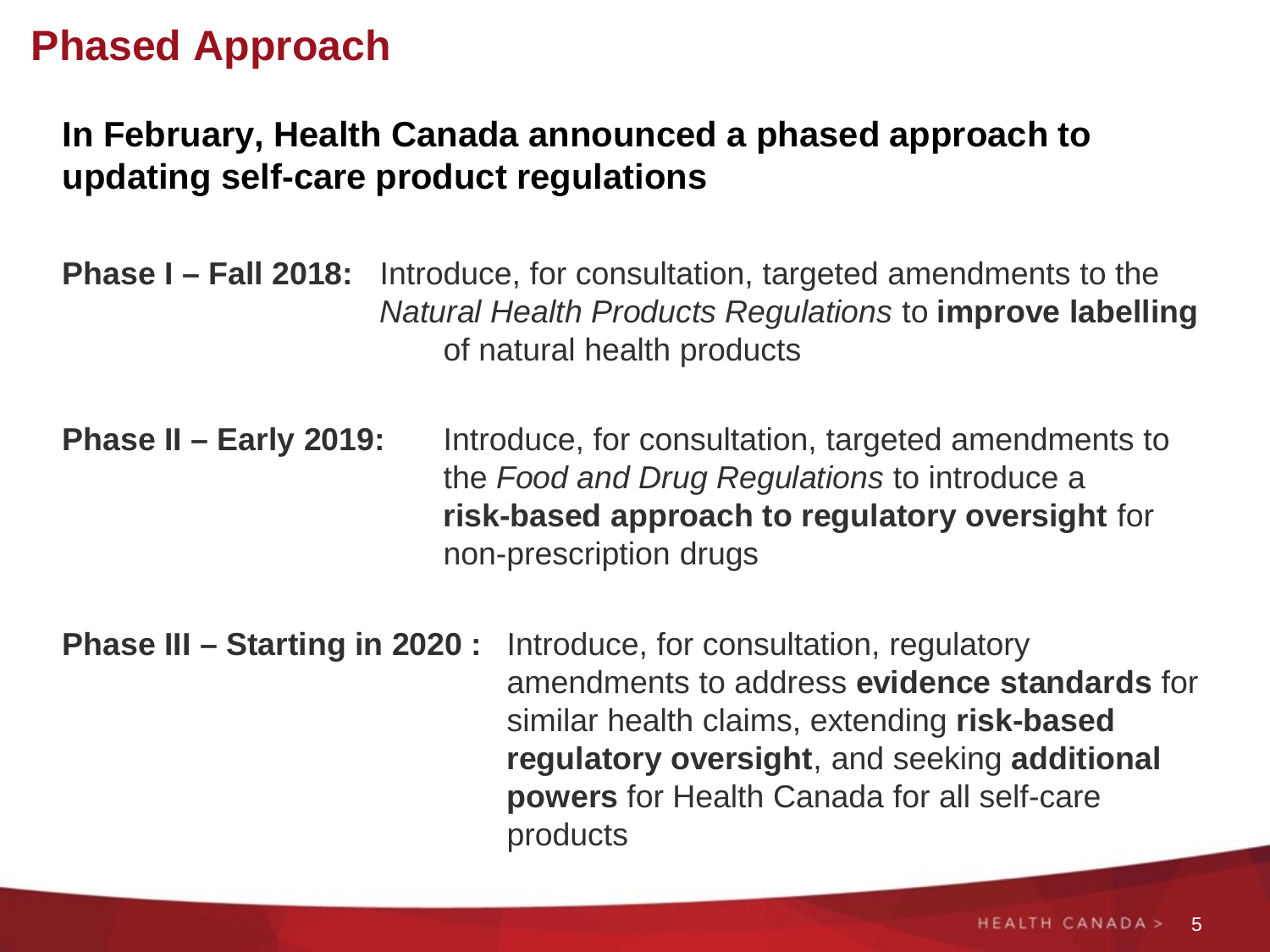# **Phase I –Amendments to the** *NHPR*



#### **From: Inconsistent labelling**



#### **To: Consistent, plain language labelling**



Directions / Mode d'emploi \*First direction / Premier mode d'emploi

Non-medicinal ingredients / Ingrédients non médicinaux For the list, visit / Pour la liste, visitez :

www.namenom.ca Questions? 1-888-123-4567 This includes:

- comprehensible and readable language (use of plain language attributes) on all NHP labels
- a facts table to
	- standardize the format for important information
	- make it easier for consumers to locate important information on the product;
- modernized contact information for problem reporting and questions:
	- e-mail address, toll-free phone number

#### **Better support consumers in selecting and safely using a product**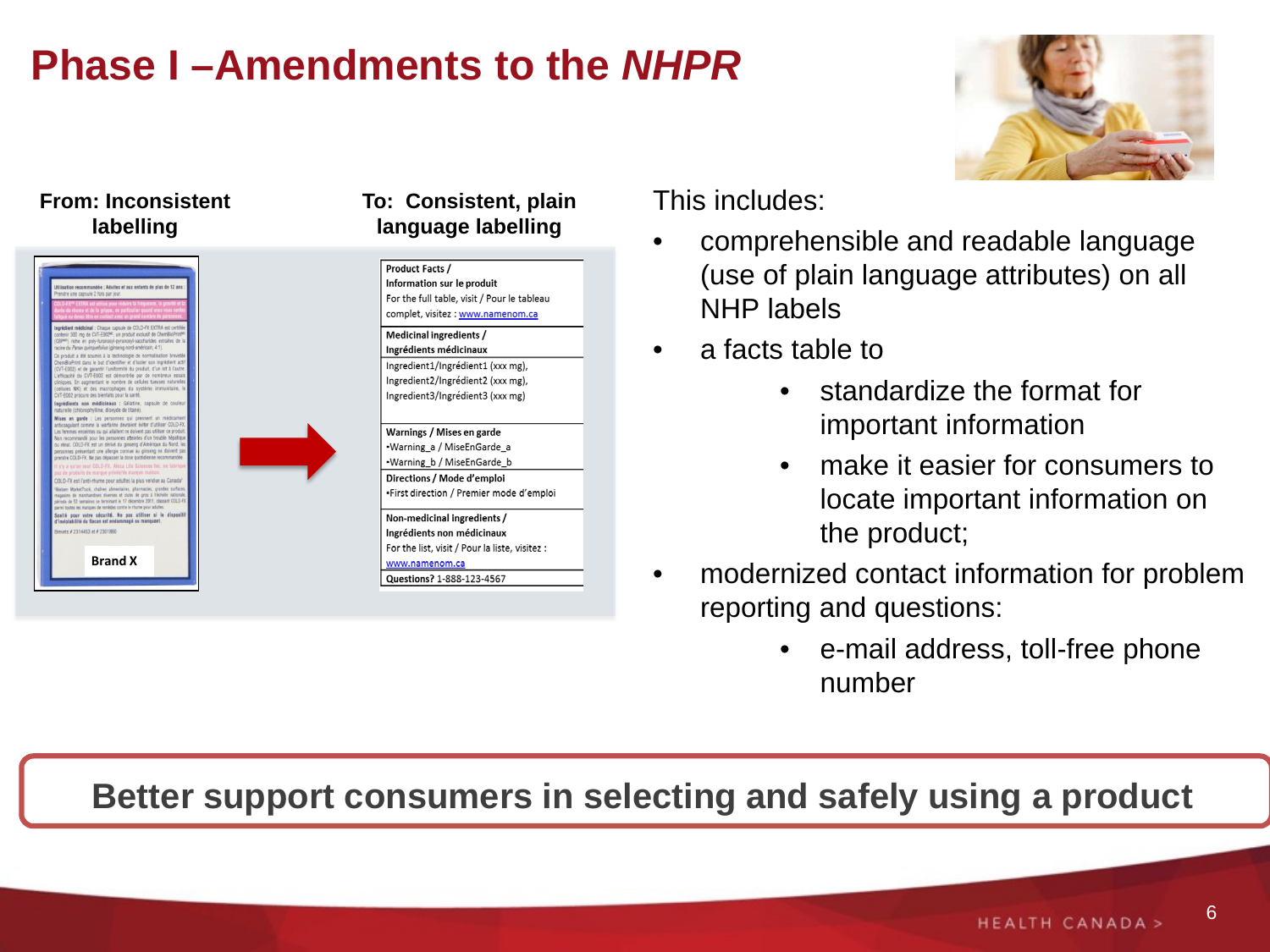#### **Cost-Benefit Analysis Survey**

- A Cost-Benefit Analysis (CBA) survey was sent to industries that could be affected, should the government proceed with the proposed requirements for improved labelling for NHPs.
- Health Canada wishes to be made aware of any potential costs that you could incur as a result of these potential changes.
	- Survey questions
	- Other costing considerations specific to your industry
- The CBA survey was sent out February 23, 2018.
- Webinar for clarification on April 4 and April 6, 2018.
- Comments will be accepted until **May 30, 2018.**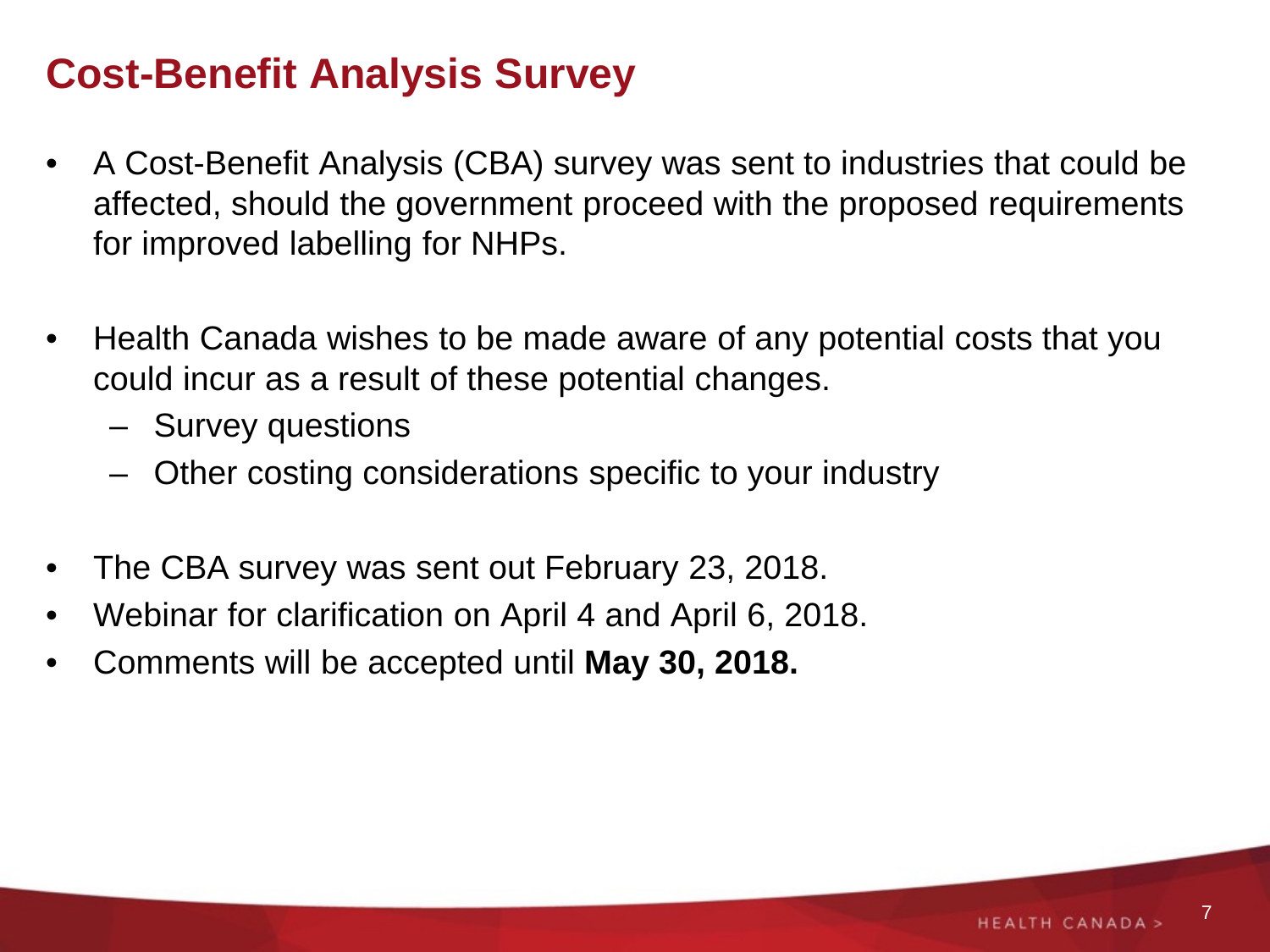#### **Phase I- Timeline**

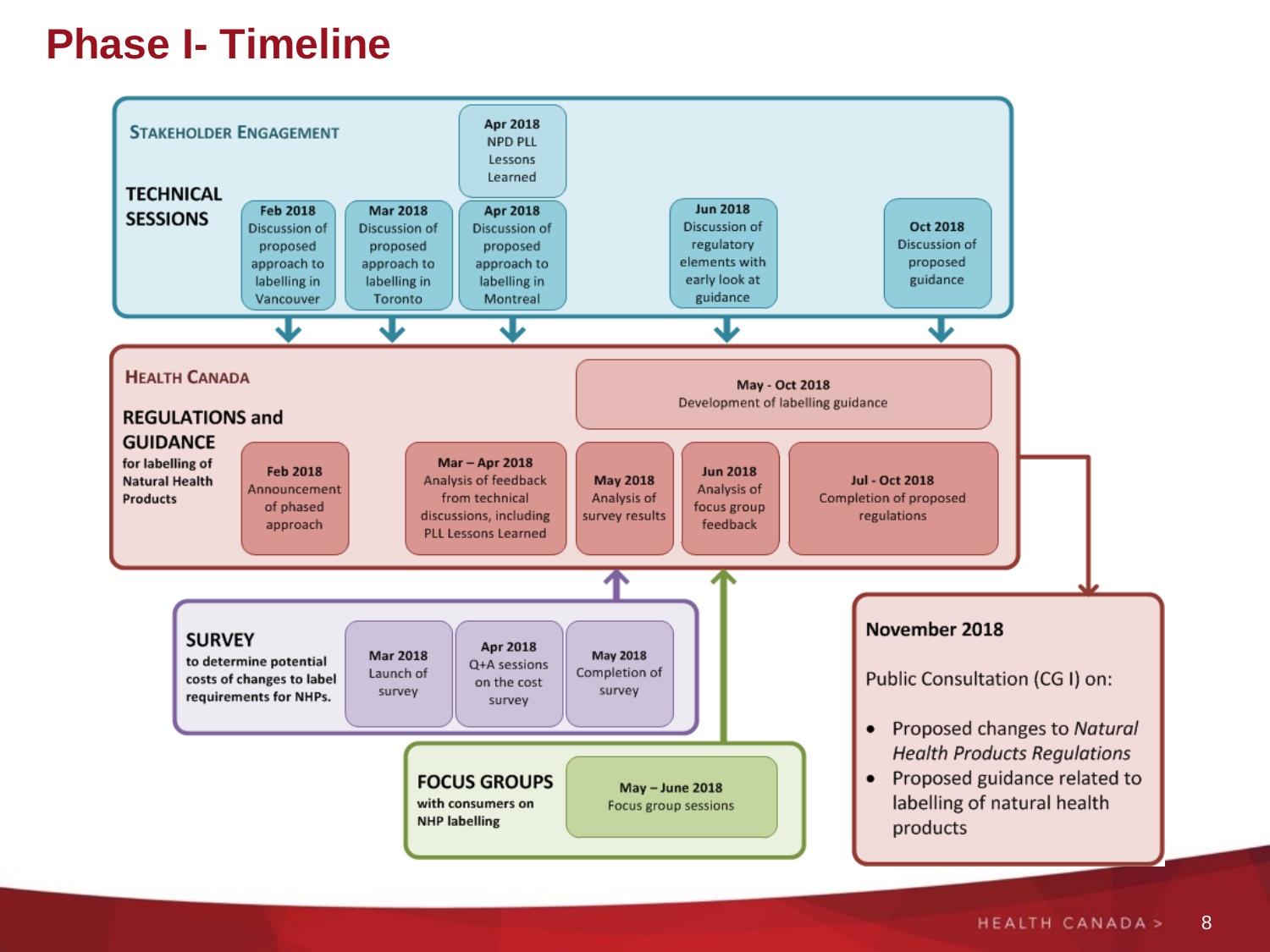# **Phase II – Amendments to the** *FDR*

| <b>FROM</b>                                                                                                  | TO                                                                              |
|--------------------------------------------------------------------------------------------------------------|---------------------------------------------------------------------------------|
| <b>Classification: Prescription and</b><br>non-prescription treated the<br>same- despite differences in risk | <b>Classification: Based on risk to</b><br>the consumer                         |
| <b>Review:</b><br>All products                                                                               | <b>Review:</b><br>Focus on higher-risk products                                 |
| <b>Efficiency:</b><br><b>Duplicative reviews</b>                                                             | <b>Efficiency:</b><br>Leverage previous and foreign<br>reviews                  |
| Site license:<br>Required for all<br>(up to \$35,000)                                                        | <b>Site license:</b><br>Risk-based<br>(not required for lower-risk<br>products) |
| <b>Service Standard:</b><br>230 days                                                                         | <b>Service Standard:</b><br>1, 60 or 180 days                                   |
| <b>Fees: \$\$\$\$</b>                                                                                        | <b>Fees: \$ - \$\$\$</b>                                                        |



This includes:

- Reduce undue burden by expediting pathways for lower-risk products
- Common, risk-based quality standard
- Risk-based licensing requirements

#### **Align the oversight for non-prescription drugs with level of risk to the consumer**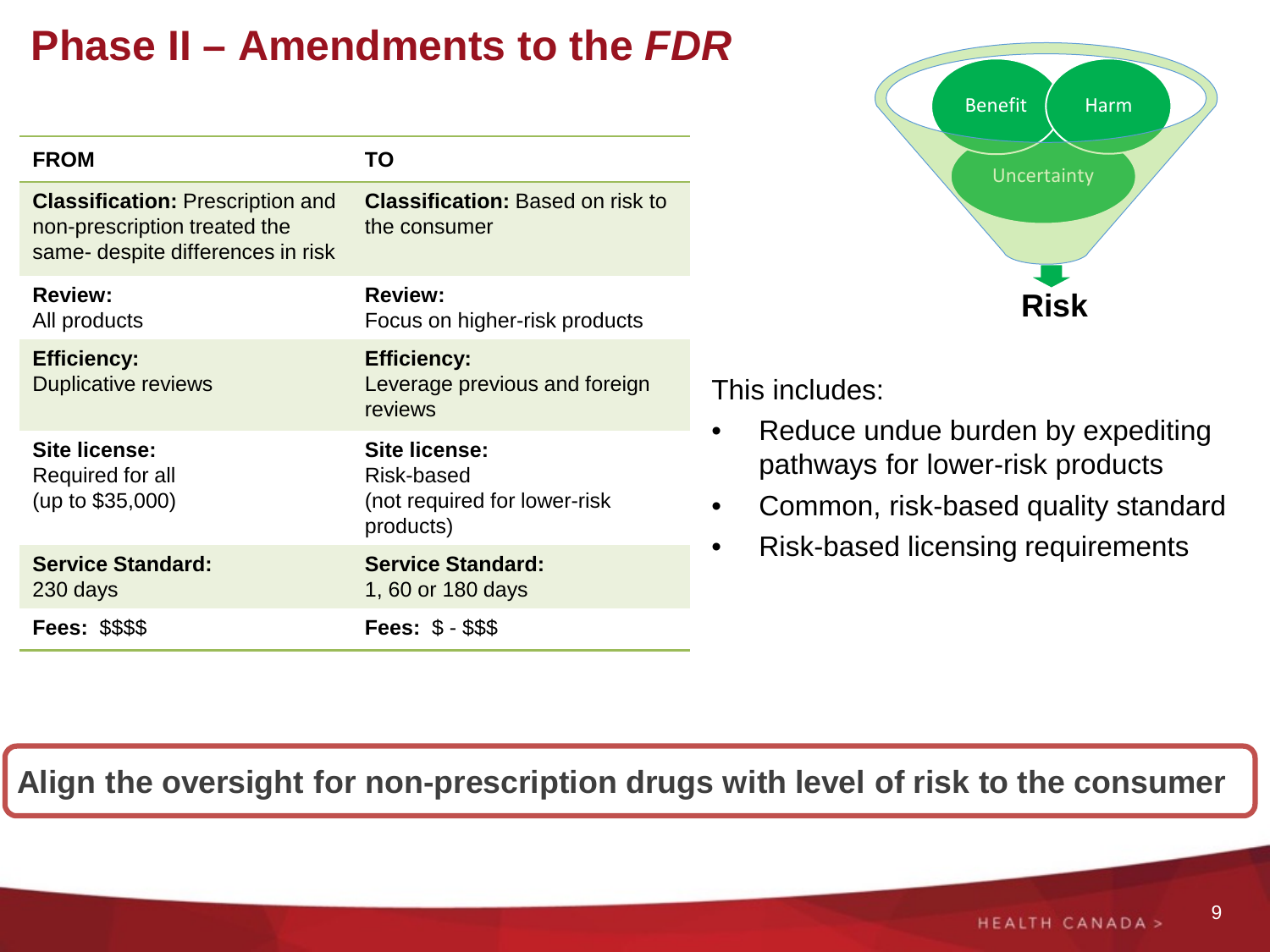#### **Phase II - Timeline**

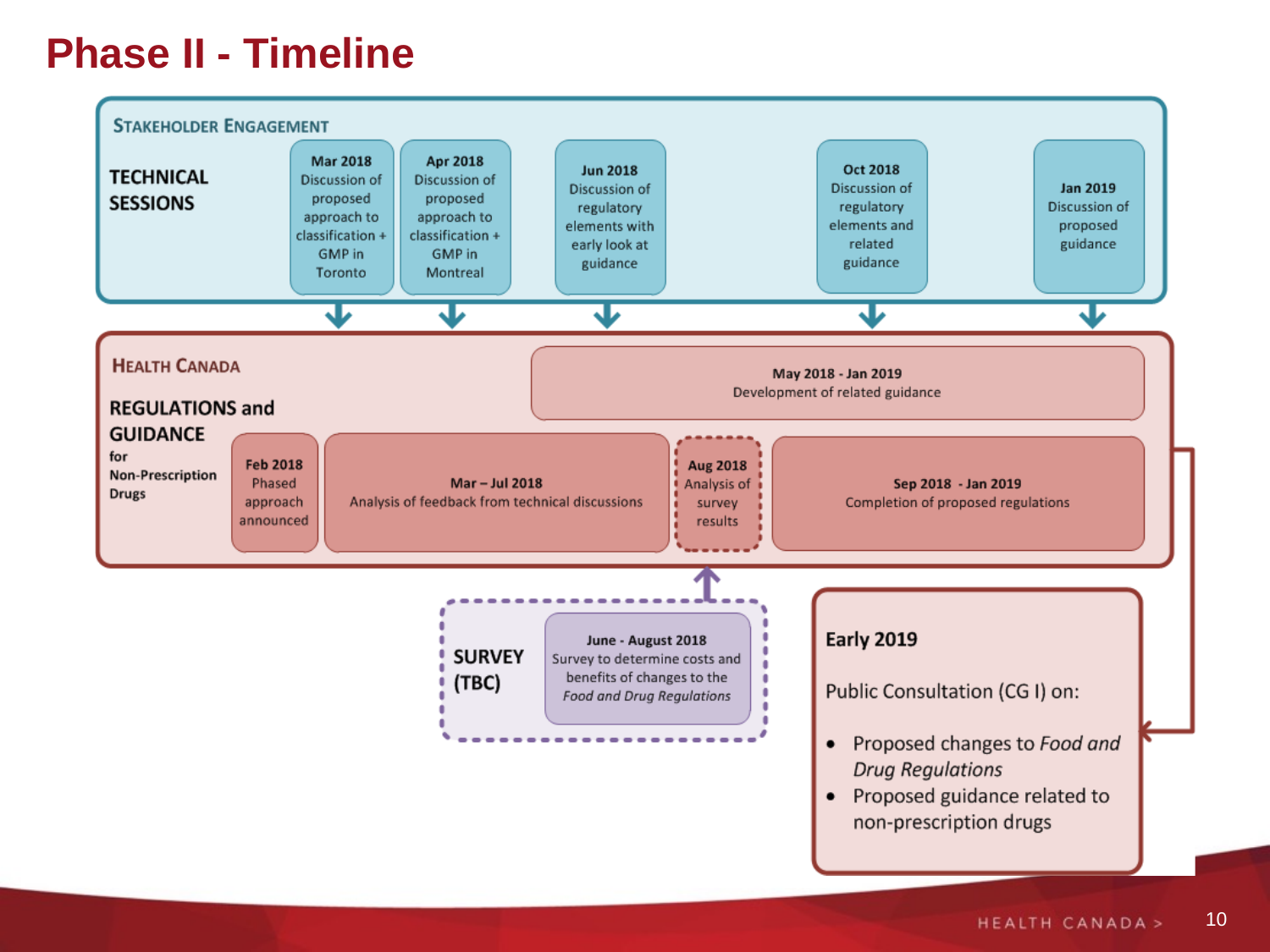# **Phase III: Other regulatory amendments**

**For consultation**: regulatory amendments to address

- **evidence standards** for similar health claims
- extending **risk-based regulatory oversight to NHPs and cosmetics**
- seeking **additional powers** for Health Canada, such as the ability to **Risk** require a recall or label change for **all self-care products**
- This will include:
	- Classification
	- Informed consumer choice
	- Modernized site licensing
	- Modern quality standard for NHPs
- This is where we will have weightier discussions as it relates to the evidentiary standards for NHPs, as stakeholder feedback indicated that we needed more time for these discussions

**Align the oversight for self-care products with level of risk to the consumer**

Uncertainty

Benefit Harm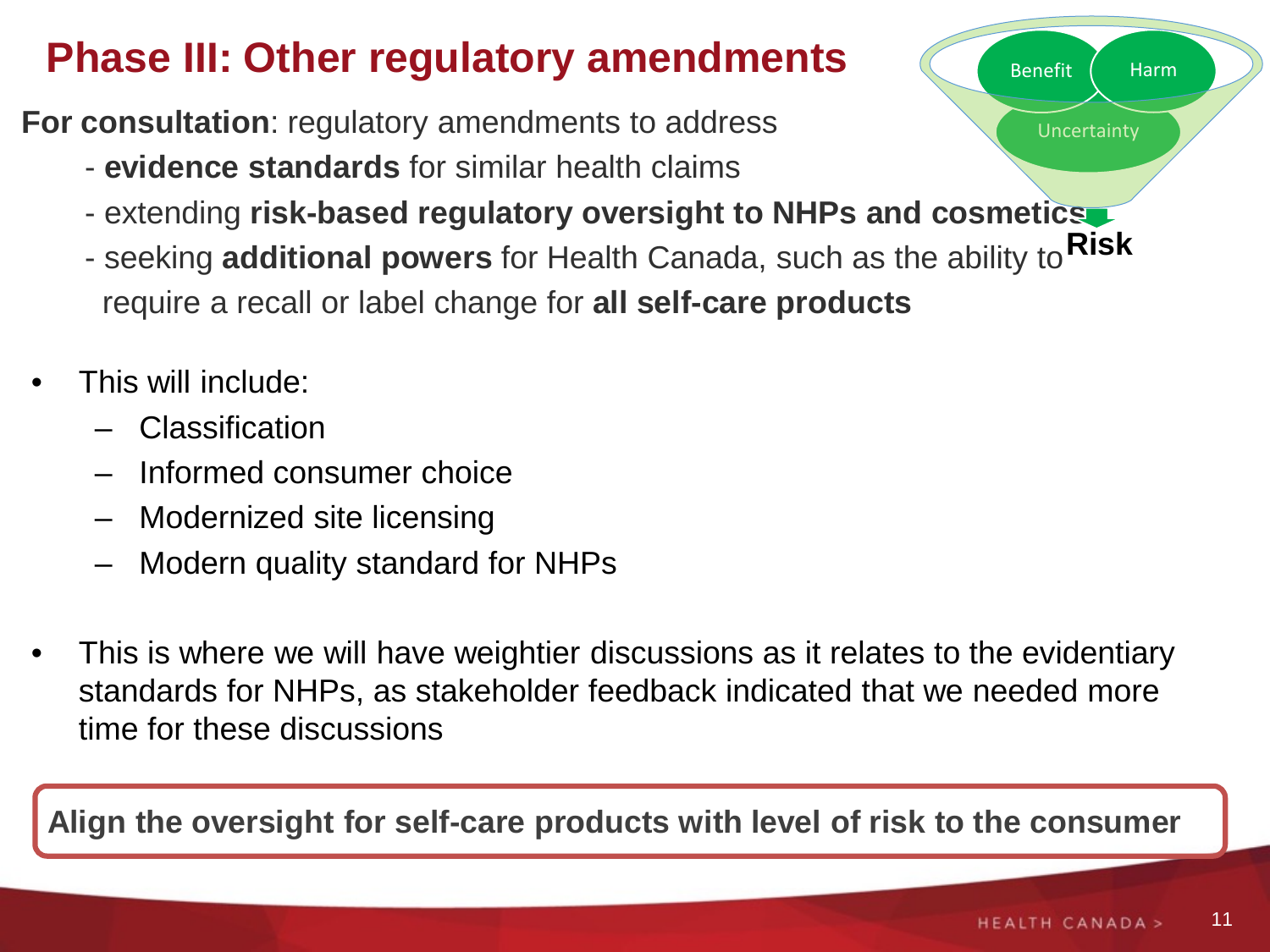## **What We Know Right Now – Resetting the Stage**

- NPNs will be maintained
- Regulatory frameworks are not being collapsed
	- Changes would be in the NHPRs
- No disclaimers being proposed
- Maintaining pathway for licensing for evidentiary standard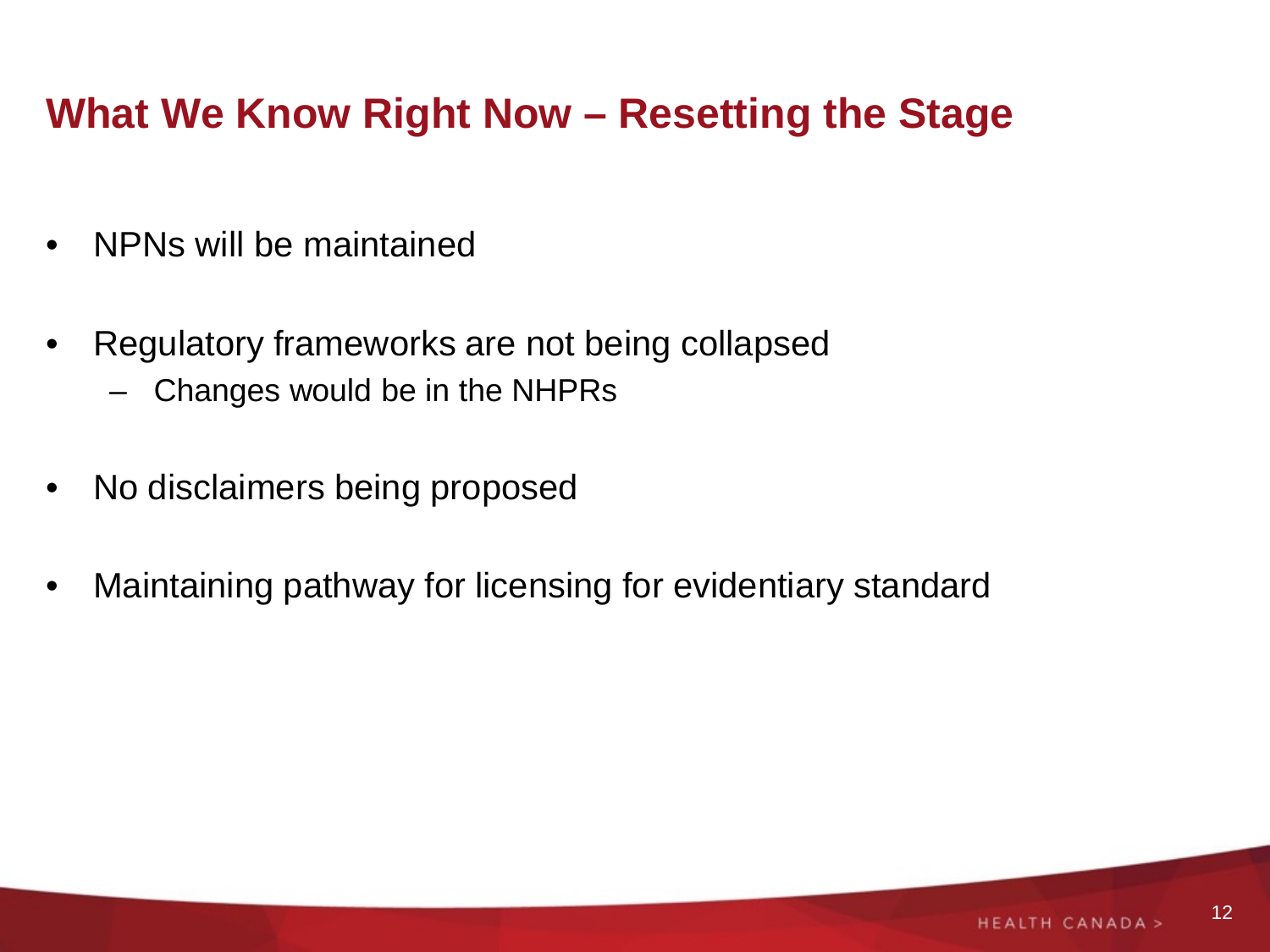# **Building from….**

#### **September 2016…**



#### **…June 2017…**

|                                                | <b>CATEGORY I</b>                                                                                                                                      |                                                                                                                                                                                                                                                                    | <b>CATEGORY II</b>                                                                                                                                          |  |
|------------------------------------------------|--------------------------------------------------------------------------------------------------------------------------------------------------------|--------------------------------------------------------------------------------------------------------------------------------------------------------------------------------------------------------------------------------------------------------------------|-------------------------------------------------------------------------------------------------------------------------------------------------------------|--|
| Classification                                 | Lower safety risk and lower risk of failed efficacy                                                                                                    |                                                                                                                                                                                                                                                                    | Higher safety risk or higher risk of failed<br>efficacy                                                                                                     |  |
| Product Safety                                 | Limited concern with ingredients, combinations or<br>conditions of use                                                                                 |                                                                                                                                                                                                                                                                    | Potential concern with ingredients,<br>combinations or conditions of use                                                                                    |  |
| <b>Risk of Failed</b><br>Efficacy (Claim)      | Products intended:<br>٠<br>action<br>including symptoms                                                                                                | To cleanse, protect, alter the<br>complexion/skin/hair/teeth, beautify<br>For general wellness, to maintain, support,<br>manage, provide a source of, mechanism of<br>To treat, prevent, mitigate, cure some minor<br>(defined by factors) conditions or diseases, | Products intended:<br>To treat, prevent, mitigate, diagnose, cure<br>most conditions or diseases, including<br>symptoms                                     |  |
| Market Entry                                   | <b>Pre-market Registration</b><br>Legal for sale once registration requirements<br>are met                                                             |                                                                                                                                                                                                                                                                    | <b>Pre-market Authorization</b><br>Legal for sale once authorized by Health<br>Canada                                                                       |  |
| Evidence                                       | ٠<br>Supported by historical use or baseline (or<br>higher) clinical evidence for ingredients and<br>claims<br>Available upon request by Health Canada |                                                                                                                                                                                                                                                                    | ۰<br>Supported by higher level clinical<br>evidence<br>Evidence reviewed by Health Canada<br>٠<br>٠<br>Additional elements required (e.g., on the<br>label) |  |
| <b>Category IA:</b><br><b>Non-Therapeutics</b> |                                                                                                                                                        | <b>Category IB:</b><br><b>Therapeutics</b>                                                                                                                                                                                                                         | <b>Category II:</b><br><b>Therapeutics</b>                                                                                                                  |  |
|                                                | A: Representation<br>is not false or<br>misleading                                                                                                     | <b>B: Historical</b><br>use<br>C: Clinical<br>evidence                                                                                                                                                                                                             | D: Pre-cleared<br>clinical evidence<br>• International /<br>Monographs<br>E: Pre-cleared clinical evidence<br>plus or partial review                        |  |
|                                                |                                                                                                                                                        |                                                                                                                                                                                                                                                                    | • e.g., expanded claims/dose<br>F: Full review of clinical<br>evidence<br>• Need to establish safety and/or<br>efficacy                                     |  |

#### Market entry via registration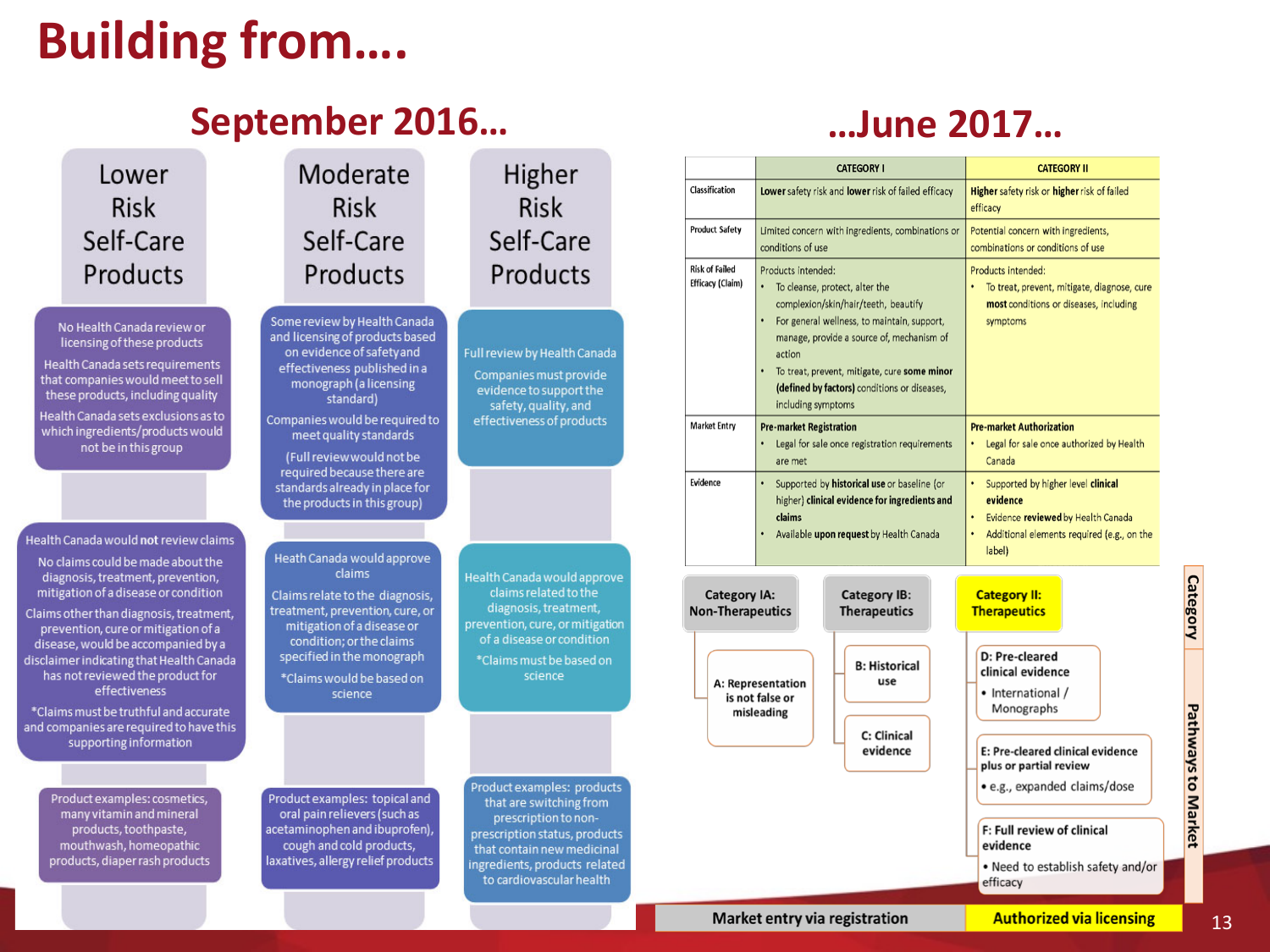#### **Classification Criteria- April 2018**

| <b>Category I</b>                                                                                                                                                                                                                                                                                                                                                                                                                                                                                                                                                                   | <b>Category II</b>                                                                                                                                                                                                                                                                                                                                                                                                                                                                                                                                                                        | <b>Category III</b>                                                                                                                                                                                                                                                                                                                                                                                                                                                                                                                                                                                                                   |
|-------------------------------------------------------------------------------------------------------------------------------------------------------------------------------------------------------------------------------------------------------------------------------------------------------------------------------------------------------------------------------------------------------------------------------------------------------------------------------------------------------------------------------------------------------------------------------------|-------------------------------------------------------------------------------------------------------------------------------------------------------------------------------------------------------------------------------------------------------------------------------------------------------------------------------------------------------------------------------------------------------------------------------------------------------------------------------------------------------------------------------------------------------------------------------------------|---------------------------------------------------------------------------------------------------------------------------------------------------------------------------------------------------------------------------------------------------------------------------------------------------------------------------------------------------------------------------------------------------------------------------------------------------------------------------------------------------------------------------------------------------------------------------------------------------------------------------------------|
| <b>Uncertainty:</b><br>• Well-established safe use<br>(i.e., on the register/<br>assessed previously)<br><b>AND</b><br>Harm:<br>• Intended to have a topical<br>and <b>localized</b> effect<br>• non-systemic (i.e. excluding<br>broken skin application)<br>• Non-ingestible (teeth, gums,<br>mouth)<br>• Excluding products (see<br>Category III)<br><b>AND</b><br><b>Benefit:</b><br>• Cosmetic<br>• Lowest risk drugs for<br>cosmetic purpose (note:<br>excluding therapeutic<br>purpose)<br>• Deemed acceptable low risk<br>therapeutic purposes (i.e.<br>prevents gingivitis) | <b>Uncertainty:</b><br>• Known (i.e., on the register/assessed<br>previously)<br>High certainty for low impact on population<br>health concern<br><b>AND</b><br>Harm:<br>• Intended for a systemic effect, including<br>topical and non-topical (e.g. ingestible)<br>• Other drugs intended for use on the skin,<br>mouth, teeth or gums<br><b>Excluding products (see Category III)</b><br><b>AND</b><br><b>Benefit:</b><br>• Lowest-risk drugs with -<br>• Therapeutic purpose<br>-E.g. General wellness, health maintenance,<br>symptomatic relief of conditions that self-<br>resolve | <b>Uncertainty:</b><br>Low/unknown certainty<br>$\bullet$<br>(product/ingredient/claim has not<br>previously been assessed under the<br>product's proposed recommended<br>conditions of use) ; OR<br>• Certainty for impact on population<br>health concern<br><b>OR</b><br>Harm:<br>• Ingredients of higher risk/concern,<br>• including NSAIDs, corticosteroid,<br>antiviral, antibiotic, sterile,<br>erectile dysfunction, PPIs, weight<br>loss<br><b>OR</b><br><b>Benefit:</b><br>• Drugs that confer a higher benefit<br>• Therapeutic purpose<br>-E.g. claims for diseases and<br>conditions not established in the<br>register |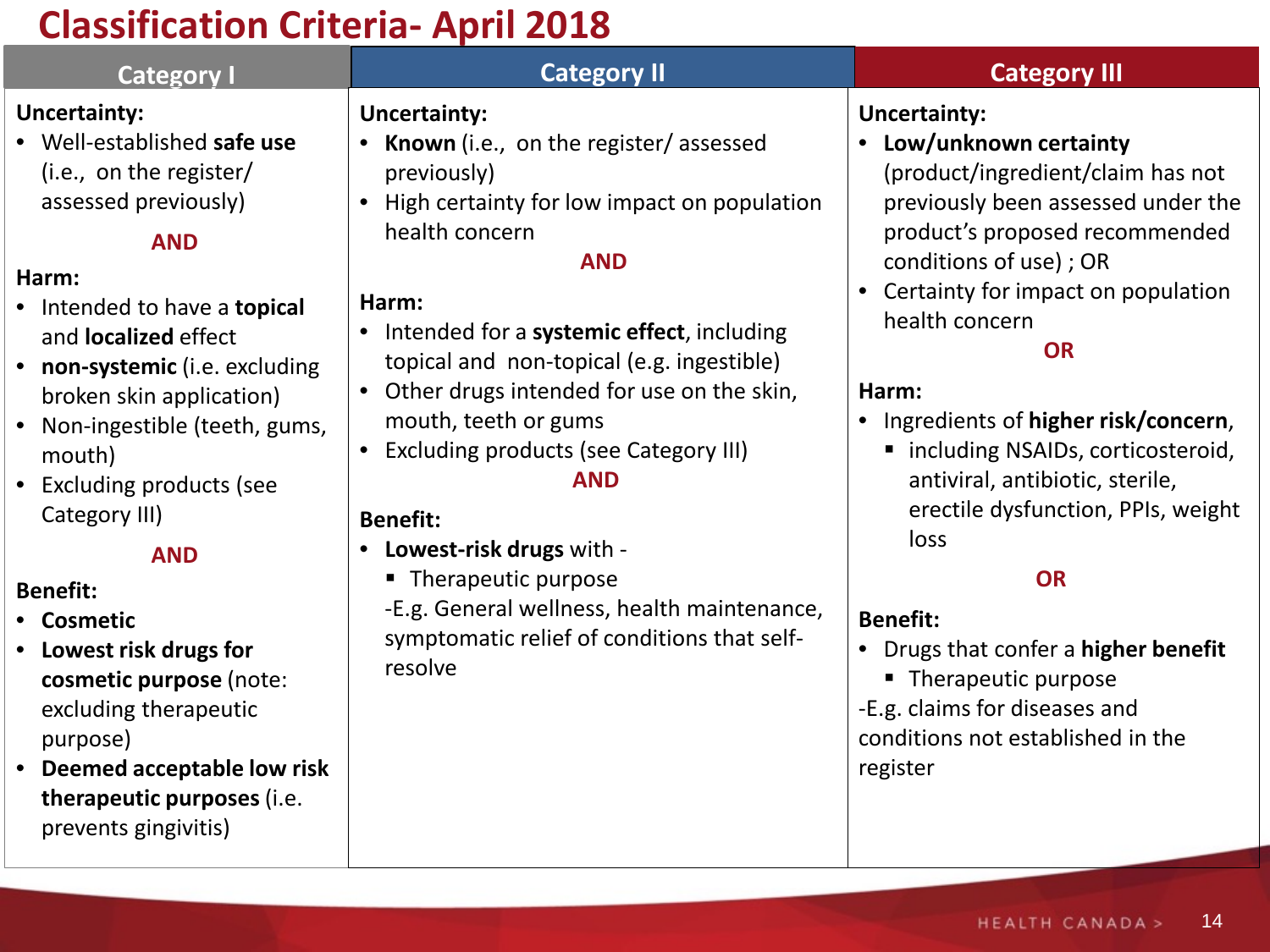#### **ACCEPTABLE PURPOSES BY CATEGORY\***

| <b>CATEGORY I</b>                                                                                                                                                                                                                                                                 | <b>CATEGORY II</b>                                                                                                                                                                                                                                                                                                                                                                                                            | <b>CATEGORY III</b>                                                                                                                                                                                                                                                                                                                                                                   |
|-----------------------------------------------------------------------------------------------------------------------------------------------------------------------------------------------------------------------------------------------------------------------------------|-------------------------------------------------------------------------------------------------------------------------------------------------------------------------------------------------------------------------------------------------------------------------------------------------------------------------------------------------------------------------------------------------------------------------------|---------------------------------------------------------------------------------------------------------------------------------------------------------------------------------------------------------------------------------------------------------------------------------------------------------------------------------------------------------------------------------------|
| All current cosmetics<br>$\blacksquare$<br>Secondary sunscreens<br>п<br>Toothpaste for prevention<br>of gingivitis<br>Mouthwash<br>Diaper rash<br>$\blacksquare$<br>Anti-septic cleansers<br>п<br>Anti-dandruff<br>$\blacksquare$<br>п<br>Acne<br>Medicated skin care<br>products | <b>Primary sunscreens</b><br>п<br>Skin whiteners/lighteners<br>п<br>Traditional Chinese Medicine (TCM) -<br>п<br><b>Traditional claims</b><br>Ayurvedic - Traditional claims<br>п<br>Probiotic - source of<br>٠<br>Traditionally used in Herbal Medicine as a<br>п<br>nutritive tonic<br>Support/maintain status quo & healthy<br>п<br>populations (e.g. adults)<br>Medicated skin products for oozing and<br>$\blacksquare$  | NSAIDs, corticosteroid, antiviral,<br>$\blacksquare$<br>antibiotic, sterile, erectile<br>dysfunction, PPIs, weight loss<br>Treatment/cure of a yeast<br>infection<br>New stimulant laxative<br>$\blacksquare$<br>Joint pain associated with<br>п<br>osteoarthritis<br>For treatment of pink eye<br>п<br>Cognitive health products<br>$\blacksquare$<br><b>Enhance claims, anxiety</b> |
| Notes:<br><b>Excluding therapeutic</b><br>➤<br>purposes except if deemed<br>acceptable (e.g. prevention<br>of gingivitis)<br>For local use on unbroken<br>$\blacktriangleright$<br>skin                                                                                           | weeping (i.e. systemic)<br>Source of antioxidant<br>$\blacksquare$<br>For the removal of corns and calluses<br>٠<br>Weight management<br>п<br>Helps in absorption of calcium<br>$\blacksquare$<br>Relieves (itching, burning, cracking, etc.) of<br>$\blacksquare$<br>athlete's foot<br>Helps in development of teeth and gums<br>$\blacksquare$<br>Seborrheic dermatitis shampoo<br>$\blacksquare$<br>Psoriasis shampoo<br>п | management<br>For vulnerable populations<br>п<br>• Specific ingredients (e.g.<br>hormones)<br>Probiotics<br>$\blacksquare$<br>Claims for chronic conditions<br>• For vulnerable populations                                                                                                                                                                                           |
| Cough, cold and flu<br>$\blacksquare$<br>Relief from allergy symptoms<br>Relief from diarrhea<br>Temporary or chronic relief of pain                                                                                                                                              |                                                                                                                                                                                                                                                                                                                                                                                                                               |                                                                                                                                                                                                                                                                                                                                                                                       |

**\*NOTE: Uncertainty and Harm components must be met in combination with benefit**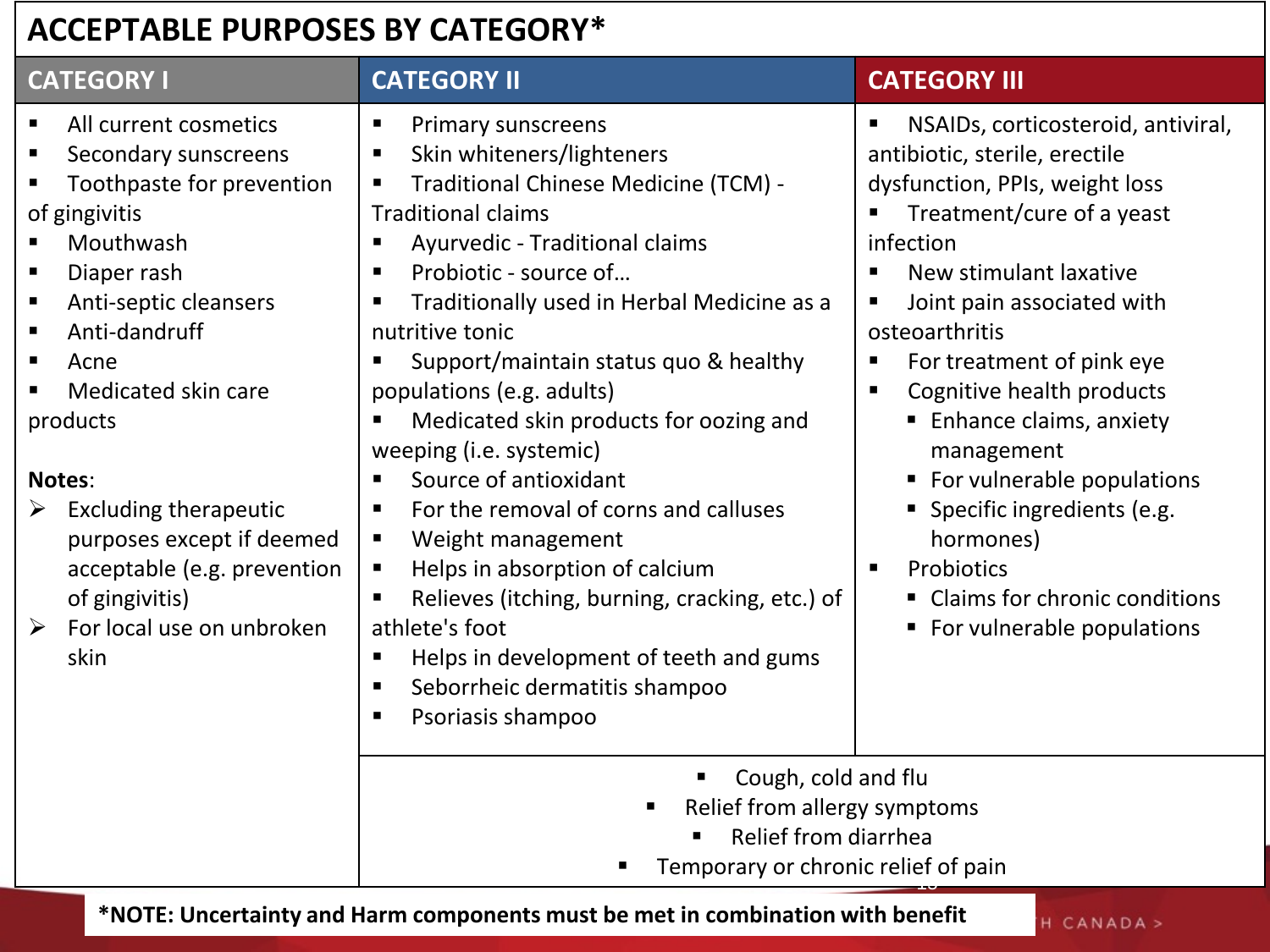# **Example of Category I and II Evidence**

#### **CATEGORY I – NON-THERAPEUTIC** Representation is not false or misleading or meets an acceptable test **CATEGORY II THERAPEUTIC – HISTORICAL USE CATEGORY II THERAPEUTIC – CLINICAL EVIDENCE** Literature review Theories and concepts of systems of traditional medicine, including: - Traditional Chinese medicine - Ayurvedic medicine - Herbal medicine - Homeopathic medicine Phase II clinical trials History of use Any level of evidence used for Category II Epidemiological studies Pilot and open label studies ■ Reputable textbooks Demonstration of food use to support safety only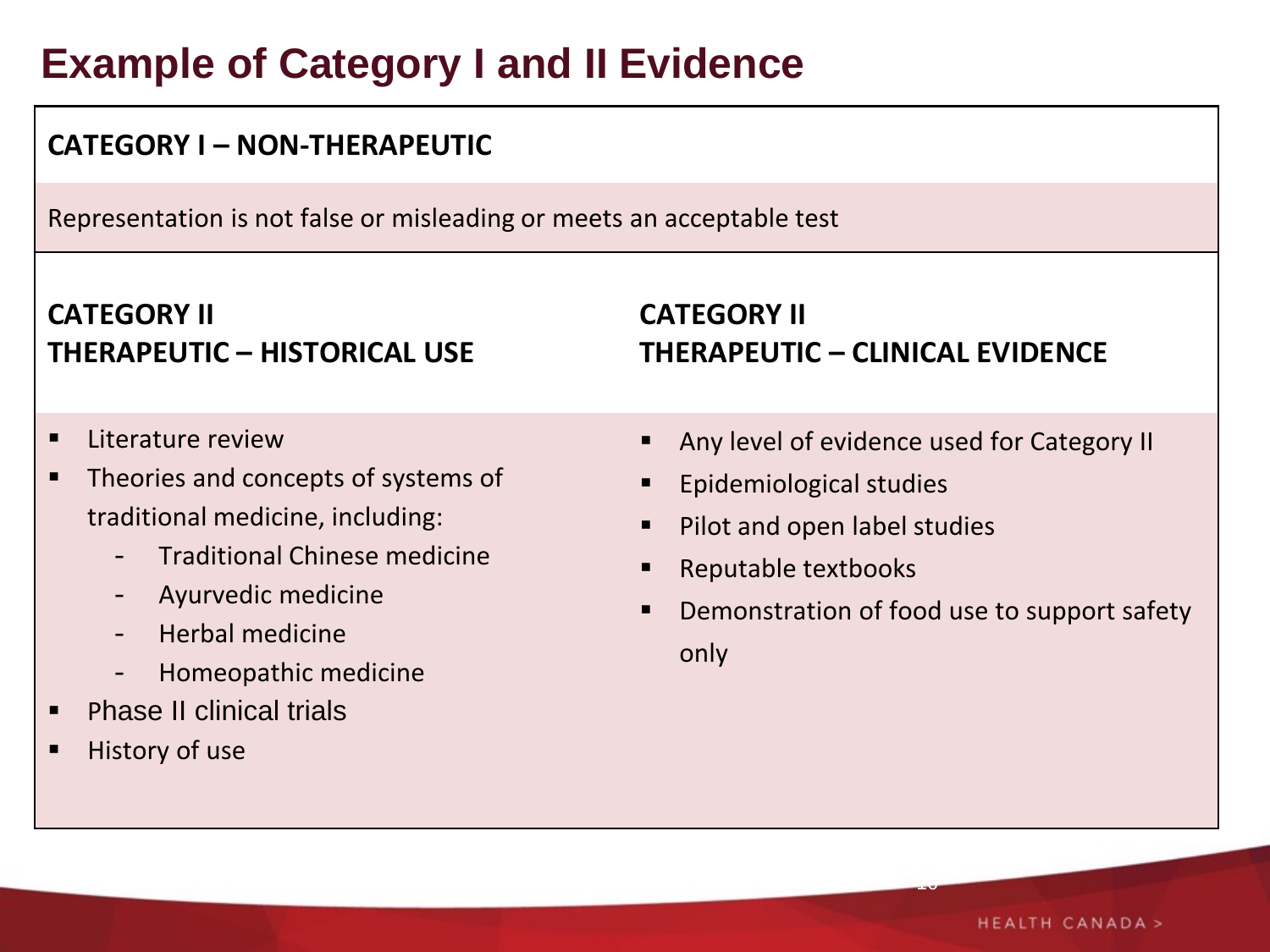# **Example of Category III Evidence**

#### **PRE-CLEARED CLINICAL EVIDENCE**

- Health Canada pre-cleared evidence (e.g., published monographs)
- **Figure 1** Foreign regulatory decision in an equivalent jurisdiction
	- Evidence of a positive decision from another regulatory agency

#### **PRE-CLEARED CLINICAL EVIDENCE PLUS, PARTIAL REVIEW or FULL REVIEW**

- Phase III or phase IV clinical trials (randomized, controlled, well-designed)
- Meta-analysis (controlled and well-designed)
- **Prospective observational studies or combinations of one prospective study and one** retrospective study
- Systematic review other than meta-analysis
- Published, peer-reviewed, detailed narrative reviews which cite detailed primary evidence
- **Phase II clinical trials**
- **Epidemiological studies**
- **Published compilations referring to traditional use (for safety only)**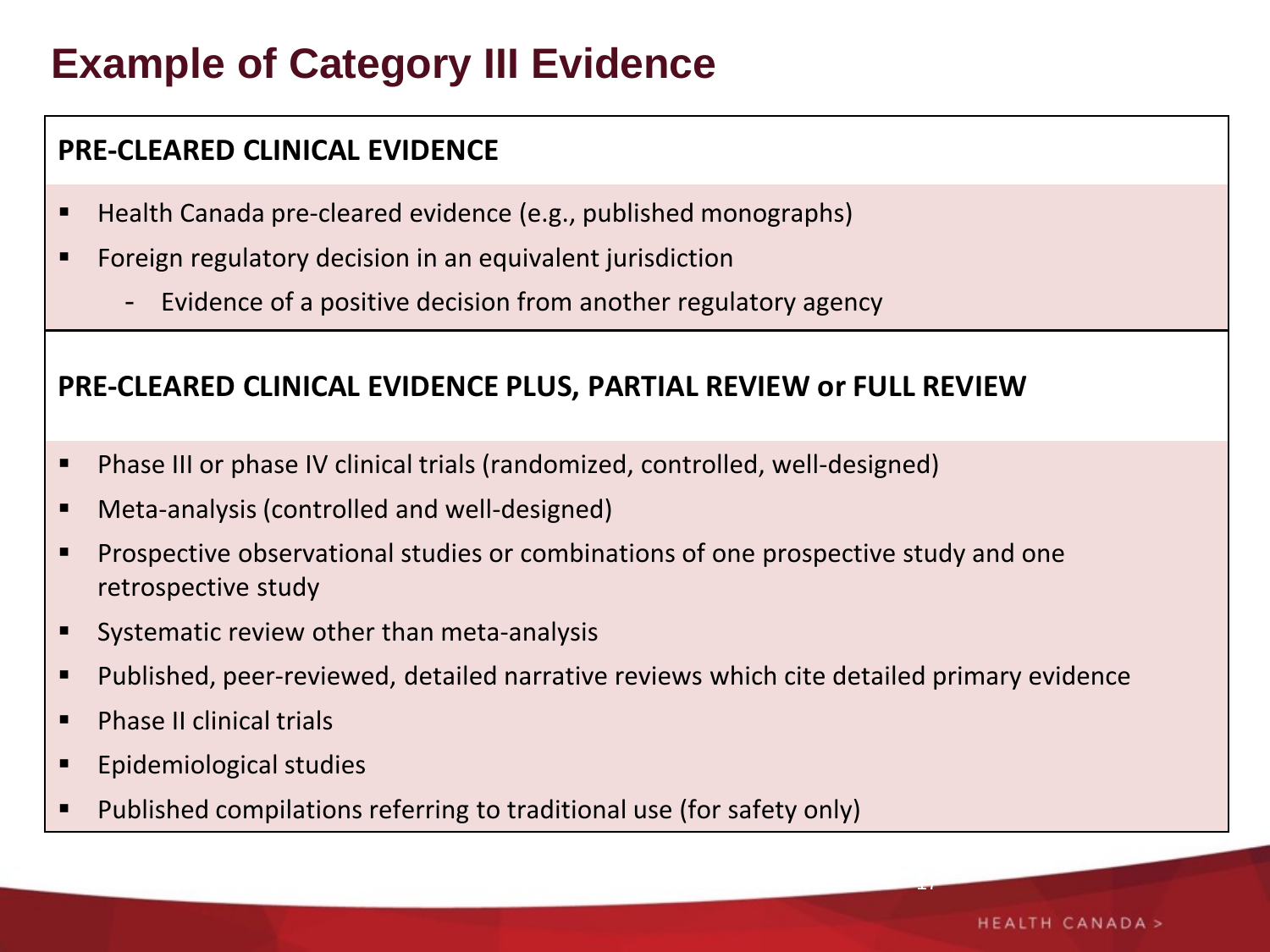#### **Oversight Proportional to Risk- April 2018**

| <b>Category I</b>                                                                                                                                                                                          | <b>Category II</b>                                                                                                                                                                                                                                                                              | <b>Category III</b>                                                      |
|------------------------------------------------------------------------------------------------------------------------------------------------------------------------------------------------------------|-------------------------------------------------------------------------------------------------------------------------------------------------------------------------------------------------------------------------------------------------------------------------------------------------|--------------------------------------------------------------------------|
| Labelling:<br>• General principles of plain language<br>Modernized contact info<br>$\bullet$<br>Allergens to be disclosed<br>$\bullet$<br>Facts table (optional)<br>$\bullet$<br>Compel label<br>$\bullet$ | Labelling:<br>General principles of plain language<br>Modernized contact info<br>Allergens to be disclosed<br>Facts table (required)<br>Compel label                                                                                                                                            |                                                                          |
| No label review<br>∣ ●                                                                                                                                                                                     | No label review<br>$\bullet$                                                                                                                                                                                                                                                                    | Label review<br>$\bullet$                                                |
| <b>Compliance &amp; Enforcement:</b><br>Compliance Monitoring/Verification $-$<br>lower priority in absence of<br>extenuating factors, such as<br>contamination, could move issues up                      | <b>Compliance &amp; Enforcement:</b><br>Compliance Monitoring/Verification $-$ the inspection program would focus<br>on higher risk activities and those with a history of non-compliance.<br>Medium priority in absence of extenuating factors, such as contamination,<br>could move issues up |                                                                          |
| <b>Site Licence not required</b><br>$\bullet$                                                                                                                                                              |                                                                                                                                                                                                                                                                                                 | Site Licence required for: manufacture, package, label, import, and test |
| <b>Quality Standard</b> recommended -<br>$\bullet$<br>sanitary conditions                                                                                                                                  | <b>Quality Standard required</b><br>$\bullet$                                                                                                                                                                                                                                                   |                                                                          |

#### **Vigilance:**

- Report serious domestic adverse reactions and serious unexpected foreign adverse reactions
- Monitor and assess safety information (reports submitted based on risk)
- Summary reports developed and provided upon request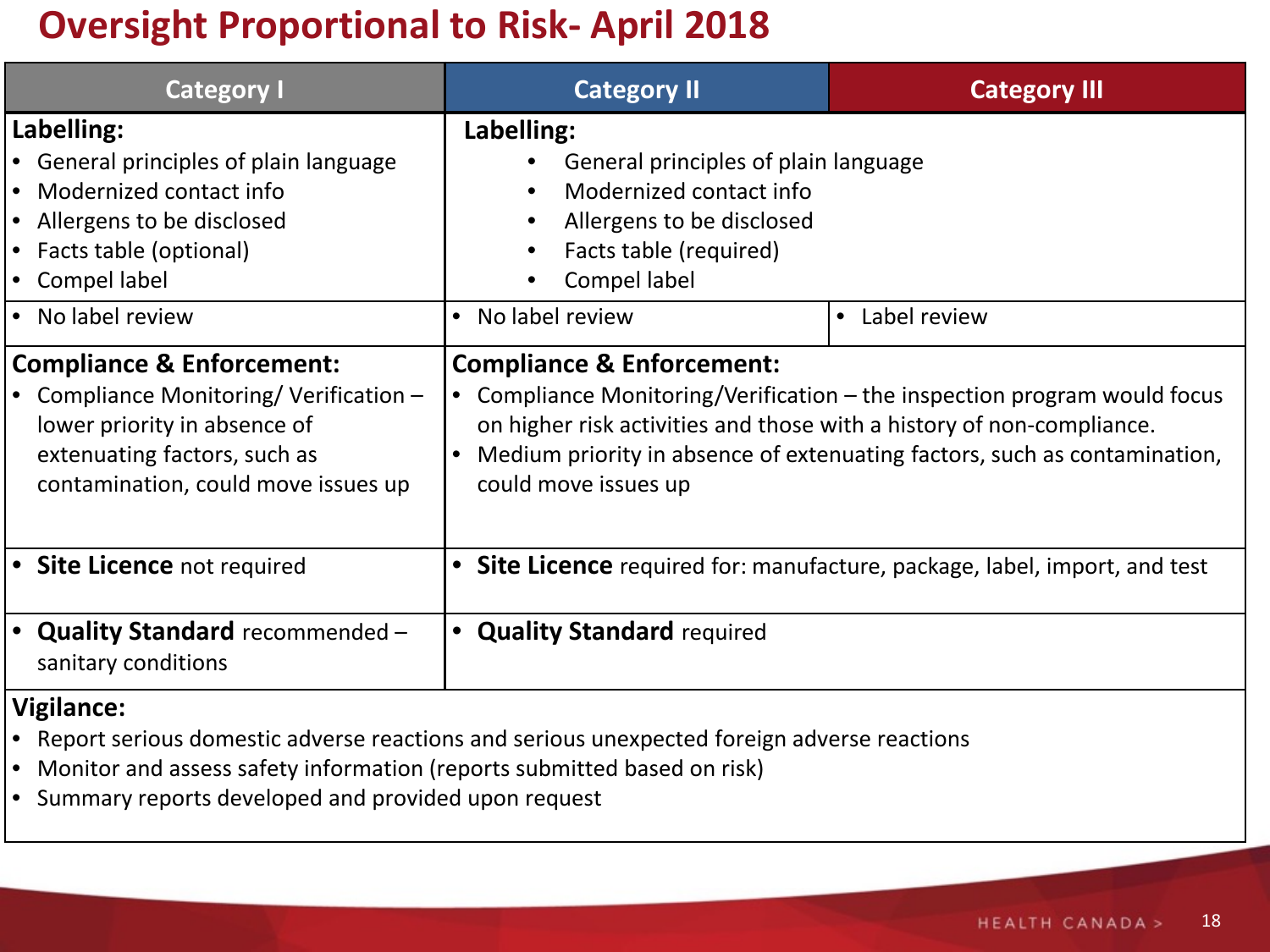# **Risk-based licensing requirements**

- **Applies to the activities of:** 
	- Manufacture
	- Importation
	- Packaging
	- Labelling
	- Testing

Likelihood Likelihood **RISK**

Impact

- **Flexibility of a unique license against various quality standards:**
	- New GMP standard
	- Part C, Division 2 of the FDR
- Annual license notification
- **Risk-based site inspections**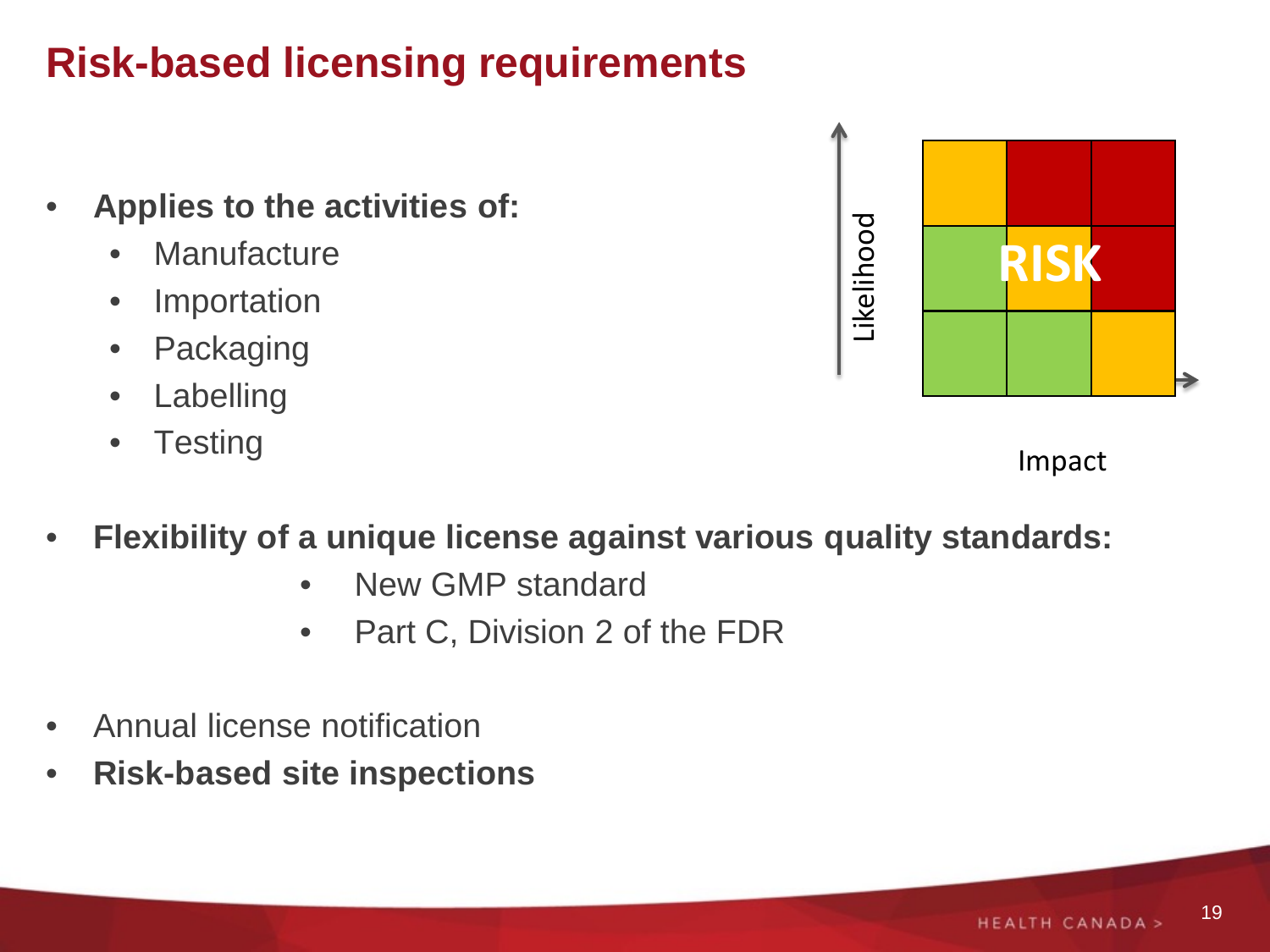## **Common, risk-based quality standard - GMP**

- **Premises, Equipment**, **Personnel, Sanitation**
- **QA**: independent QAP on site
- **Raw material** and **finished product** verification: within specifications, QA approved
- **Sample** retention
- **Packaging** material verification: within specifications
- **Stability** monitoring: within acceptable range
- **Recall** capacity: complete and rapid recall, notification to Health Canada
- **Record** keeping: distribution records, complaints, investigations, corrective actions
- **Self-inspection** program